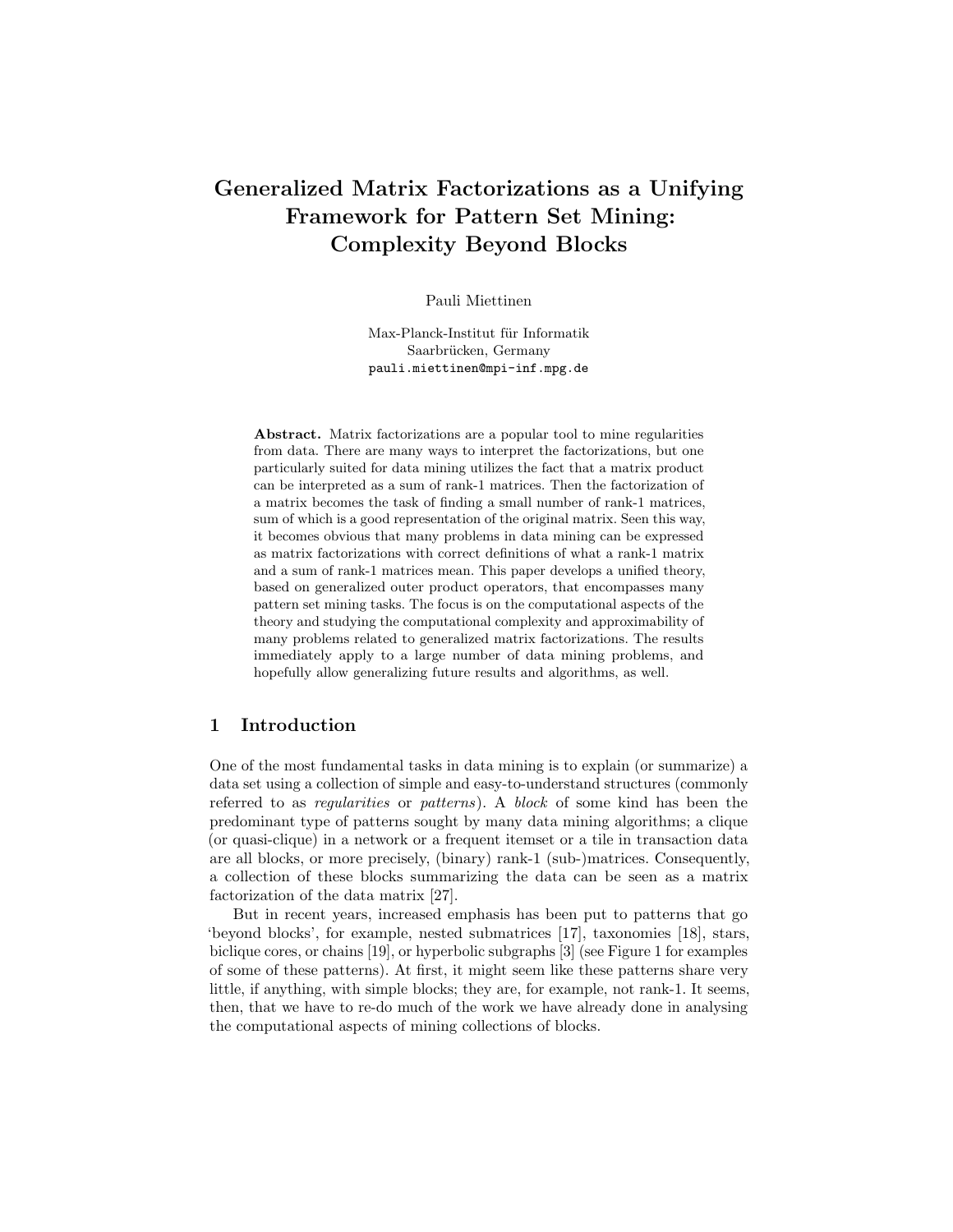More in-depth study, however, starts revealing various similarities between these patterns that are 'beyond blocks' and the simple blocks. The intuition of expressing a data sets using a collection of simple patterns, for example, is the same. Consequently, we can *still* consider the patterns as 'rank-1' sub-matrices, and the whole summarization as a form of matrix factorization  $-$  we only need new definitions of ranks and matrix factorizations.

In this paper I propose *generalized outer products* as a unifying framework to express different kinds of patterns. As the name implies, it generalizes the outer product of two vectors (i.e. the operator used to express cliques and other block patterns). The new generalized definitions of matrix rank and factorization follow from the outer product, as we will see in Section 3.

The framework works over any semi-ring, but for the sake of concreteness, the examples are presented using a fixed set of binary patters, introduced in Example 1 and Figure 1. After we have seen the definition of the framework (Section 3), we study how some common concepts, such as the matrix rank, behave under it (Section 3.2).

The framework alone is not useful for data mining researchers, though. To that end, it must help the researchers to obtain interesting results. To demonstrate the proposed framework's capability to do that, we see a series of general results regarding the computational complexity (Section 4) and approximability (Section 5) of some fundamental problems related to the generalized decompositions in binary matrices. These results will immediately yield corresponding results for any pattern fitting to the framework.

The purpose of this paper is to develop the framework and to demonstrate its usefulness via number of general results. As a consequence, some of the results we will see are already known in the literature in some specific cases; indeed, some of the results have been presented for multiple special cases – an unnecessary repetition that can be avoided with the proposed framework. The goal of this paper is not to present novel algorithms for mining the patterns. While it is expected that the framework facilitates developing of general algorithms, more indepth studies to that end are left for future work. That said, we do see number of existing algorithms (mostly in Section 5) that can be used to solve certain general problems in the proposed framework with provable performance guarantees.

Before moving on, let us briefly discuss some related work.

## 2 Related work

Finding patterns from data is in the core of data mining, with frequent itemset mining being an early and prominent example. Much of the research focus has nowadays sifted from finding all the patterns to finding an interesting subset of them, with the interestingness being defined either in combinatorial [15, 34], information-theoretic [10, 33], or other means. Similar problems were also studied, for example, in formal concept analysis [6] and role mining [12].

What all of the aforementioned work shares is that they aim at describing a binary matrix using a set of rank-1 binary sub-matrices. The requirement for sub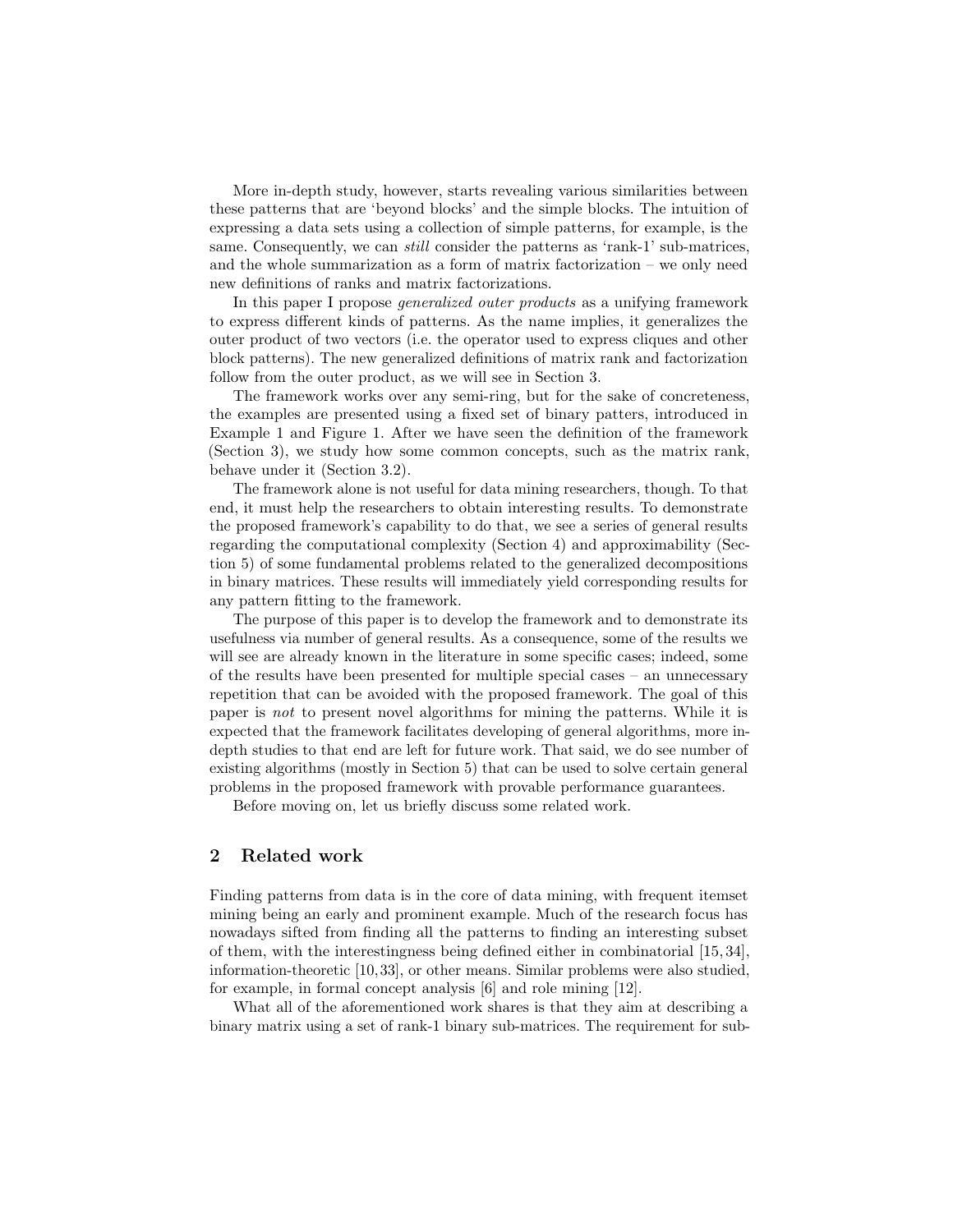matrices is strict: all these methods are restricted to rank-1 matrices that appear in the input data as such (known as from-below or dominated decompositions). When this requirement is lifted, the problem is usually referred to as Boolean matrix factorization [22, 25], although especially earlier other names were also used [28].

A seemingly unrelated line of research grew from the problem of finding communities from graphs. Traditionally, communities were considered exclusively as cliques (or bicliques, in case of bipartite graphs), corresponding again to rank-1 sub-matrices of the adjacency matrix. While this connection is often not made explicitly, it can be – and has been  $[35]$  – used to design community-detection algorithms, especially for the overlapping case.

Mere cliques (or bicliques), however, might not be enough to properly explain the interesting communities in the graphs [19], and recently many real-world communities were found out to be more hyperbolic than clique-like [3]. The requirement for communities more complex than simply cliques has been encapsulated to the "beyond blocks" slogan.

Communities or itemsets or rank-1 matrices are not the only kind of patterns data miners are interested about, of course. Patterns such as nested or banded submatrices [17] or taxonomies [18], among many others, are equally well expressed in the generalized framework of this paper.

## 3 Definitions

Throughout this paper, upper-case bold symbols  $(A)$  will be used to denote matrices, lower-case bold symbols  $(a)$  denote vectors, and lower-case normal symbols (a) denote scalars. If n is an integer, the shorthand notation [n] is used for set  $\{1, 2, ..., n\}$ .

For any matrix  $\bf{A}$  (binary or not),  $|\bf{A}|$  denotes the number of non-zero elements in it.

We work over algebraic structure  $\mathbb{T} = (T, \boxplus, \boxtimes, 0, 1)$ . The binary operator  $\boxplus$ is called addition and the binary operator  $\overline{\boxtimes}$  is called multiplication, with  $0 \in T$ and  $1 \in T$  being their respective identity elements. T is required to be at least a semiring, that is,  $\boxplus$  is commutative and  $\boxtimes$  distributes over  $\boxplus$ .

Before going forward to the definitions, let us see different types of patterns that will be used in examples throughout the paper.

Example 1. A biclique, a binary rank-1 matrix, and a (combinatorial) tile all refer to the same kind of pattern: a submatrix full of 1s, that is, a block. A star (Figure 1, left) and a biclique core (Figure 1, middle-left) are forms of patterns in (undirected) graphs: star represents a collection of vertices that are connected to each other only via a single hub vertex, while a biclique core represents a set of vertices that form a complete bipartite graph. A chain (Figure 1, middle-right) is a set of vertices where each vertex is connected only to the next one, while nested matrix (Figure 1, right) is a bipartite graph where each subsequent vertice's neighbors are a subset of the previous one's neighbors.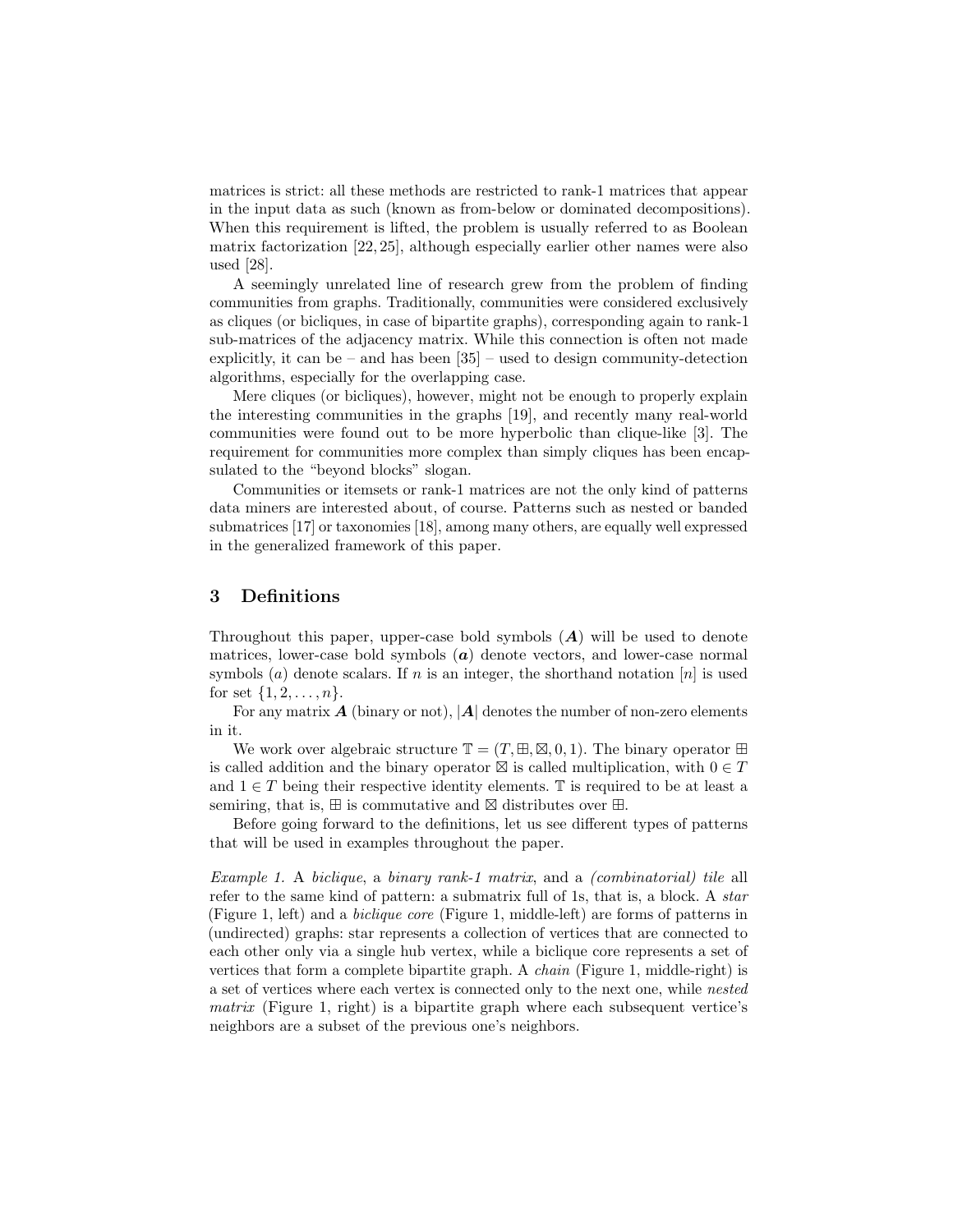

Fig. 1. Different types of patters, from left to right: star, biclique core, chain, and nested. The first three are symmetric square matrices; nested is asymmetric general matrix.

Note that in Figure 1, all matrices are permuted for maximum readability; in general, no particular ordering of the rows or columns is required.  $\Diamond$ 

#### 3.1 Generalized Outer Product

The definition of the generalized outer product is the core of the proposed framework. Similar definitions have appeared earlier, but to the best of the author's knowledge, this exact definition of generalized outer product has not been proposed earlier.

**Definition 1.** The generalized outer product operator of two vectors  $x \in \mathbb{T}^n$ and  $y \in \mathbb{T}^m$  with parameters  $\theta \in \Theta$  is a function  $o: \mathbb{T}^n \times \mathbb{T}^m \times \Theta \to \mathbb{T}^{n \times m}$  such that for all  $(i, j) \in [n] \times [m]$ , if  $x_i = 0$  or  $y_j = 0$ , then  $o(\mathbf{x}, \mathbf{y}, \theta)_{ij} = 0$ .

It is helpful to consider the outer products of the four patterns in Figure 1:

Example 2. The star pattern can be generated using generalized outer product  $o_s(\boldsymbol{x}, \boldsymbol{x}, k) = (a_{ij})$ , where

$$
a_{ij} = \begin{cases} 1 & \text{if } x_i = 1 \text{ and } x_j = 1 \text{ and either } i = k \text{ or } j = k \\ 0 & \text{otherwise} \end{cases}
$$

This can be interpreted as follows: binary vector  $x$  selects the rows and columns (e.g. vertices) that participate in the pattern, while parameter  $k$  chooses the vertex that is the centre of the star. Naturally, if  $x_k = 0$  this yields empty pattern. We could require that  $x_k = 1$  without significant changes to anything that follows. Similar requirements could be applied to many of the following patterns, as well, but they are not stated for the sake of brevity.

The biclique core pattern can be generated using generalized outer product  $o_{bc}(\boldsymbol{x}, \boldsymbol{x}, I \subset [n]) = (a_{ij}),$  where

$$
a_{ij} = \begin{cases} 1 & \text{if } x_i = 1 \text{ and } x_j = 1 \text{ and exactly one of } i \in I \text{ or } j \in I \text{ holds} \\ 0 & \text{otherwise} \end{cases}
$$

The outer product generating the chain pattern is  $o_c(\boldsymbol{x}, \boldsymbol{y}) = (a_{ij})$ , where  $a_{ij} = 1$  if  $x_i = 1, y_j = 1$ , and  $j = i + 1$ , and  $a_{ij} = 0$  otherwise.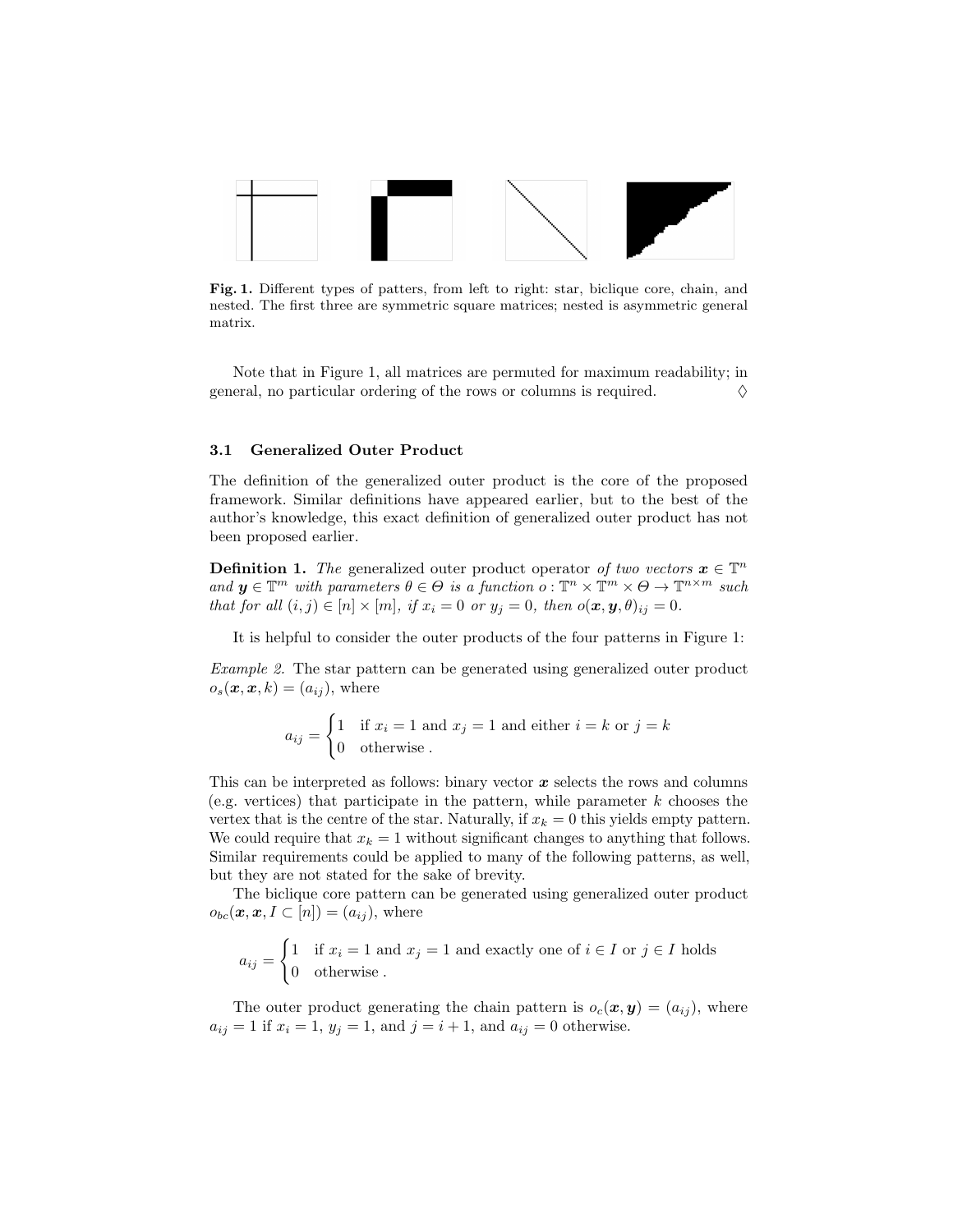The outer product for nested pattern is  $o_n(\boldsymbol{x}, \boldsymbol{y}, \boldsymbol{s}) = (a_{ij})$ , where  $\boldsymbol{s} \in [m]^n$ defines a step function and

$$
a_{ij} = \begin{cases} 1 & \text{if } x_i = 1 \text{ and } y_j = 1 \text{ and } j \le s_i \\ 0 & \text{otherwise} \end{cases}
$$

Notice that for the resulting pattern to be valid,  $s_i \leq s_j$  for all  $i > j$  if we are looking for direct nested submatrices; if we want to find general nested submatrices, the indices must be permuted appropriately (see [17] for more information on direct and general nested patterns).  $\Diamond$ 

In the above examples, all outer products were defined element-wise. The generalized outer products that can be defined element-wise form an important sub-class of generalized outer products, called decomposable outer products:

**Definition 2.** A generalized outer product operator o is decomposable if we have that  $o(\mathbf{x}, \mathbf{y}, \theta)_{ij} = f(x_i, y_j, i, j, \theta)$  for all i and j. We say that o is decomposable to  $f$ .

The indices i and j can be considered as two additional parameters in  $\theta$  and will often be omitted for brevity's sake.

Another common feature shared with most of the above examples is that the outer product is with vector  $x$  itself. This ensures that the product is symmetric.

**Definition 3.** An outer product  $o(x, y, \theta)$  is symmetric if  $x = y$  and  $o(x, y, \theta) =$  $o(\boldsymbol{x},\boldsymbol{y},\theta)^T$  .

For decomposable outer products, it is enough to require that  $x = y$  as the other constraint follows automatically.

#### 3.2 Generalized Rank

A common way to measure the complexity of the structure of a matrix is its rank. Multiple equivalent definitions of a matrix rank exist under normal linear algebra, but most of them do not generalize well to our case. We shall now generalize the so-called *Schein rank* and study some properties of the resulting general rank.

**Definition 4.** Matrix  $M \in \mathbb{T}^{n \times m}$  has outer product operator o induced rank,  $\text{rank}_{o}(M) = 1$  if there exists vectors  $\boldsymbol{x} \in \mathbb{T}^n$  and  $\boldsymbol{y} \in \mathbb{T}^m$  and parameters  $\theta \in \Theta$ such that  $\mathbf{M} = o(\mathbf{x}, \mathbf{y}, \theta)$ .

For brevity, the outer product will be omitted from the rank when it is clear from the context. Hence, if matrix  $M$  is rank-1, it implicitly means that its o-induced rank is 1.

**Definition 5.** The (generalized) sum of two matrices  $A \in \mathbb{T}^{n \times m}$  and  $B \in \mathbb{T}^{n \times m}$ is the element-wise sum  $\mathbf{A}\boxplus\mathbf{B}$  using the summation  $\boxplus$  of  $\mathbb T$ . That is,  $(\mathbf{A}\boxplus\mathbf{B})_{ij} =$  $a_{ij} \boxplus b_{ij}$ .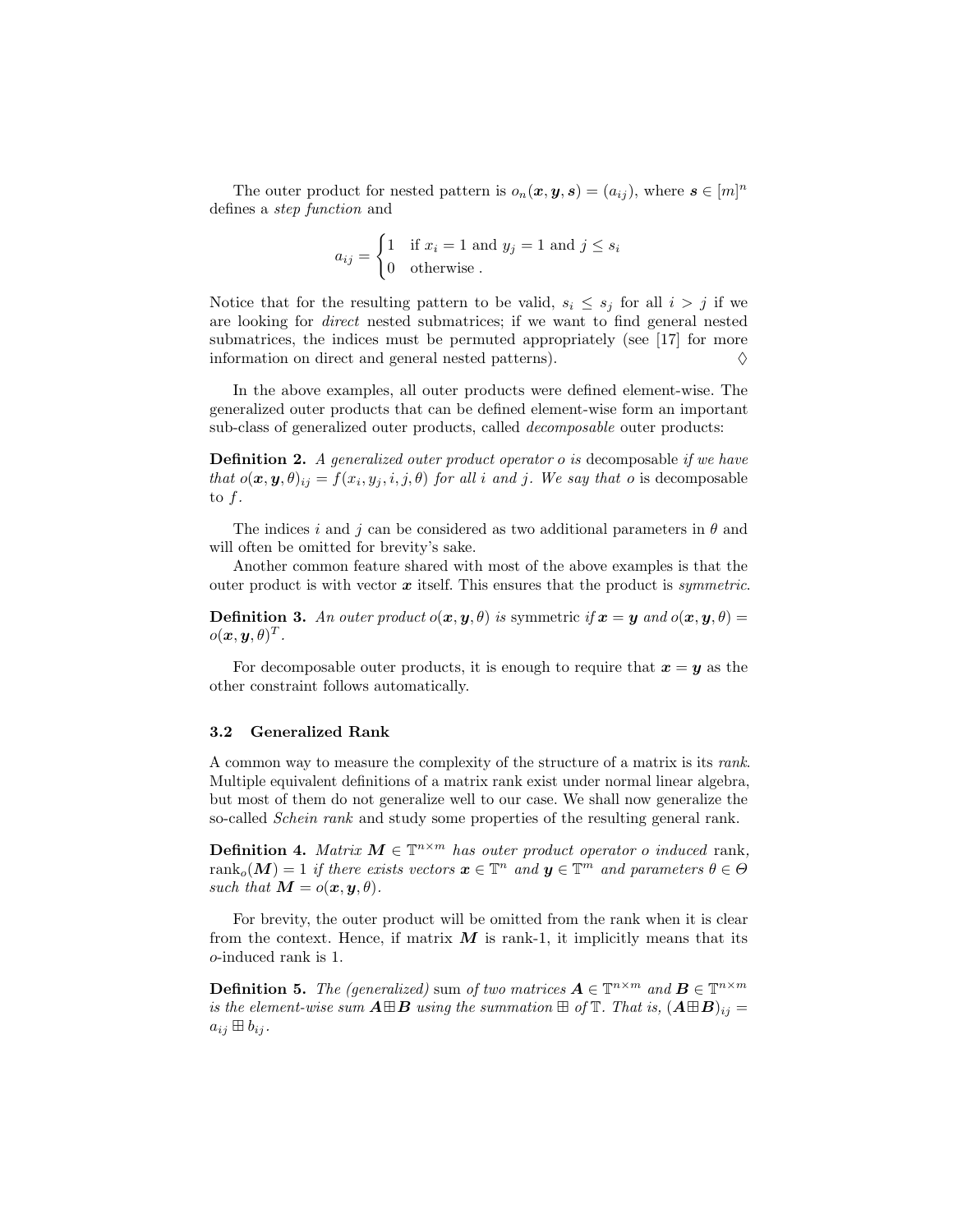**Definition 6.** A set  $D = \{ \mathbf{F}_i \in \mathbb{T}^{n \times m} : \text{rank}_o(\mathbf{F}_i) = 1 \}$  is the decomposition (under o and  $\boxplus$ ) of a matrix  $\mathbf{M} \in \mathbb{T}^{n \times m}$  if

$$
M = \mathbf{F}_1 \boxplus \mathbf{F}_2 \boxplus \cdots \boxplus \mathbf{F}_{|D|} . \tag{1}
$$

The size of the decomposition  $D$  is  $|D|$ .

If D is a decomposition of  $\boldsymbol{A}$  and  $\boldsymbol{o}$  is decomposable to f, we get the familiar element-wise matrix product form

$$
a_{ij} = \prod_{k=1}^{|D|} f(x_{ik}, y_{jk}, \theta) ,
$$
 (2)

where  $o(\boldsymbol{x}_k, \boldsymbol{y}_k, \theta) = \boldsymbol{F}_k \in D$  for all  $i \in [D|]$ .

Hence, we can define the matrix product for decomposable outer products.

**Definition 7.** If o is decomposable to f, the matrix product of  $A \in \mathbb{T}^{n \times k}$  and  $\mathbf{B} \in \mathbb{T}^{k \times m}$  (under o,  $\theta$ , and  $\boxplus$ ) is defined element-wise as

$$
(\boldsymbol{A} \boxtimes_{\theta} \boldsymbol{B})_{ij} = \prod_{l=1}^{k} f(a_{il}, b_{lj}, \theta) .
$$
 (3)

**Definition 8.** Let o be decomposable to f. The operator  $\langle \cdot, \cdot \rangle : \mathbb{T}^n \times \mathbb{T}^n \to \mathbb{T}$  is inner product if it satisfies the following rules for all  $x, y, z \in \mathbb{T}^n$  and  $\alpha \in \mathbb{T}$ :

$$
\langle x, y \rangle = \langle y, x \rangle \tag{4a}
$$

$$
\langle \alpha \boxtimes \mathbf{x}, \mathbf{y} \rangle = \alpha \boxtimes \langle \mathbf{x}, \mathbf{y} \rangle \tag{4b}
$$

$$
\langle x \boxplus y, z \rangle = \langle x, z \rangle \boxplus \langle y, z \rangle \tag{4c}
$$

$$
\langle x, x \rangle \ge 0 \tag{4d}
$$

$$
\langle x, x \rangle = 0 \Rightarrow x = 0. \tag{4e}
$$

If decomposable o induces an inner product, we say o is inner-product compatible.

Notice that the decomposability is the crucial element here.

**Definition 9.** The rank (over o) of  $A \in \mathbb{T}^{n \times m}$ , rank<sub>o</sub>( $\mathbb{T}$ ), is the smallest integer k such that there exists a decomposition  $D$  of  $A$  with size k. If no decomposition exist, rank<sub>o</sub>(T) =  $\infty$ .

A singleton matrix has exactly one non-zero value, and is characterized by triple  $(i, j, \alpha)$ , corresponding to a matrix **A** for which  $a_{pq} = \alpha$  if  $i = p$  and  $j = q$ and  $a_{pq} = 0$  otherwise. If an outer product operator o can generate all n-by-m singleton matrices  $(i, j, \alpha) \in [n] \times [m] \times \mathbb{T}$  (it is *singleton-generating*), the rank of any  $A \in \mathbb{T}^{n \times m}$  induced by *o* is bounded by  $\text{rank}_o(A) \leq |A| \leq nm$ .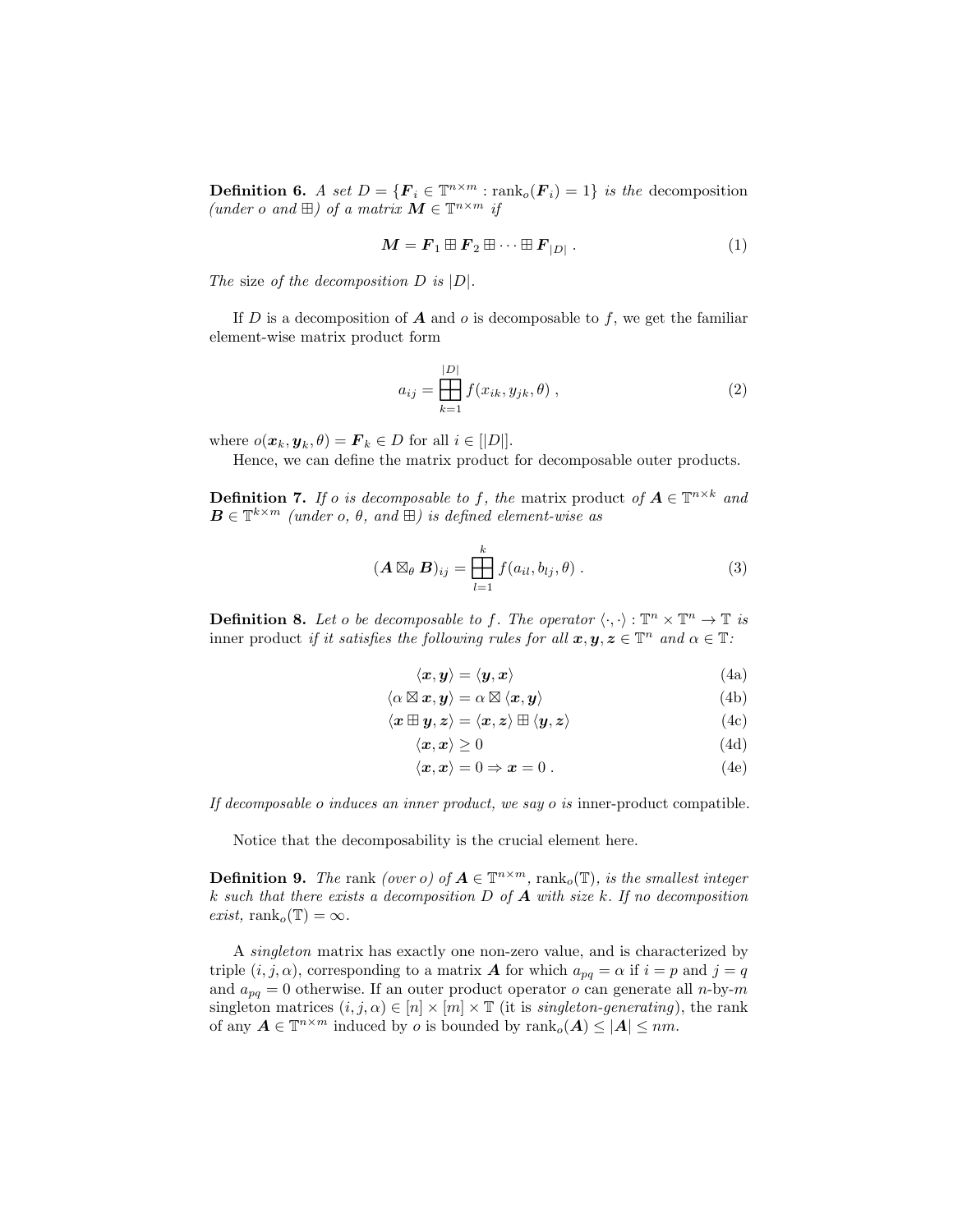*Example 3.* The star outer product  $o_s$  is singleton-generating: we can set x to have exactly one non-zero and set  $k$  to the index of that non-zero. These singleton-stars can be used to represent any symmetric binary matrix  $A$ . The biclique core outer product  $o_{bc}$  is not singleton-generating, however, and it can induce infinite ranks. Consider, for example, the 2-by-2 identity matrix  $I_2$ :

$$
\boldsymbol{I}_2 = \begin{pmatrix} 1 & 0 \\ 0 & 1 \end{pmatrix}
$$

.

As every vertex is connected to itself, and only to itself, there are no bipartite graphs and  $I_2$  cannot be expressed with a set of biclique cores, that is,  $\text{rank}_{o_{bc}}(\boldsymbol{I}_2) = \infty.$ 

# 4 Computational Complexity

We will now move to the applications of the proposed framework. Specifically, we will consider some results regarding the computational complexity and approximability of problems related to generalized decompositions in binary matrices.

#### 4.1 Rank-1 Submatrices

Let us start by studying problems regarding finding the largest rank-1 matrix. It is a very common sub-problem in almost all algorithms that need to find a set of patterns. For the results, we need the definition of hereditary outer product.

Definition 10. Binary outer product operator o is hereditary if the class of rank-1 matrices induced by it is closed under permutation and deletion of rows and columns.

Example 4. Stars, biclique cores, and nested matrices are closed under permutations and deletions of rows and columns, and consequently their outer products are hereditary. Chains are not closed under deletion of rows and columns, and the outer product is not hereditary.

The exact definition of the problems depends on how we define "large". We start by studying the case where large pattern is one with large circumference.

Problem 1. In the binary maximum-circumference o-induced rank-1 submatrix problem we are given a binary matrix  $A \in \{0,1\}^{n \times m}$  and our task is to find vectors  $\mathbf{x} \in \{0,1\}^n$  and  $\mathbf{y} \in \{0,1\}^m$  and parameters  $\theta$  such that  $o(\mathbf{x}, \mathbf{y}, \theta)$  is dominated by **A** and we maximize the (half-) *circumference*  $|\mathbf{x}| + |\mathbf{y}|$ .

**Proposition 1.** Let  $\mathcal{M}_o$  be the family of all o-induced rank-1 matrices (of any size), where o is hereditary. If the number of distinct rows (or columns) in matrices of  $\mathcal{M}_o$  is unbounded, the binary maximum-circumference o-induced rank-1 submatrix problem is NP-hard; if the number of distinct rows (or columns) is bounded, the problem can be solved in polynomial time.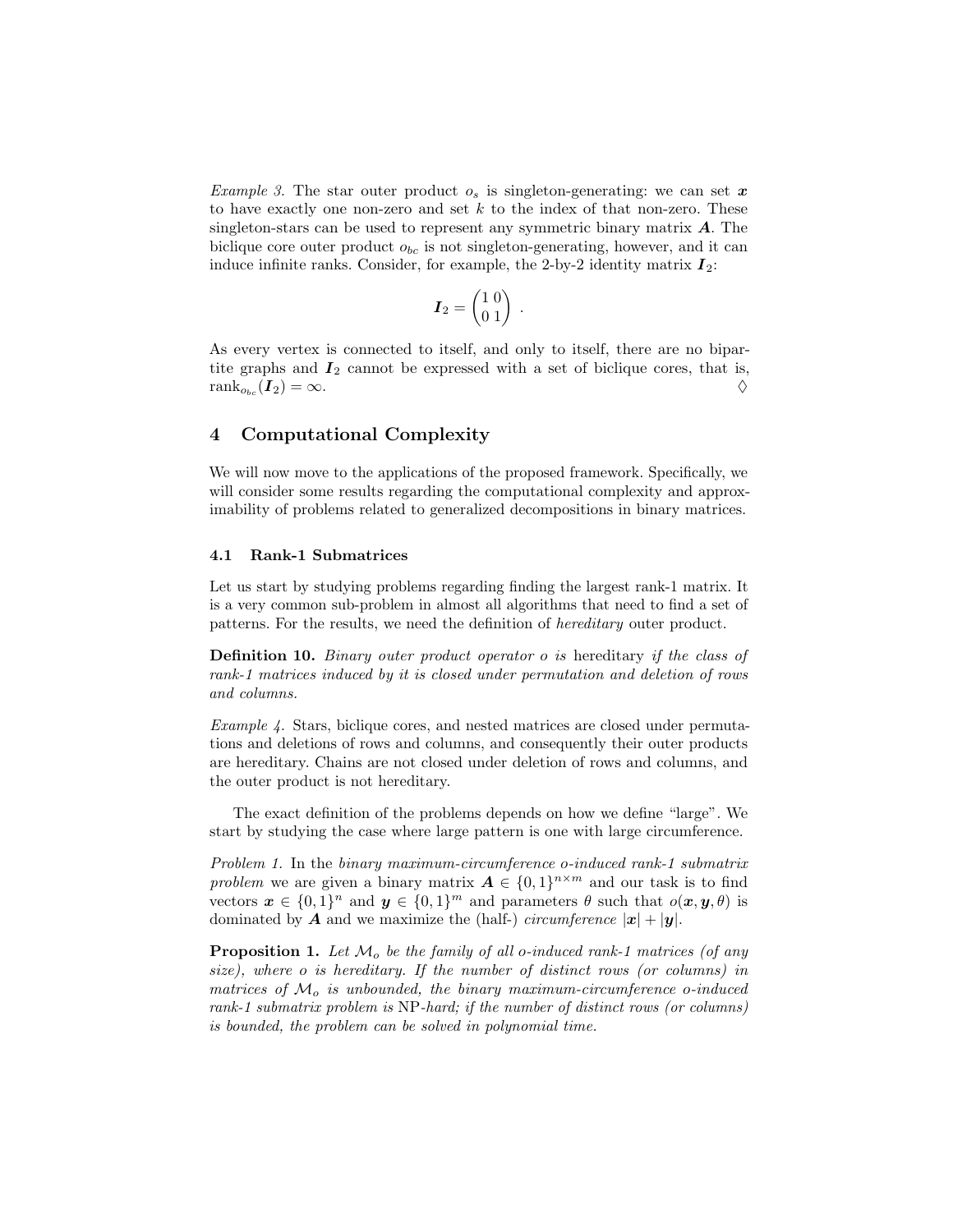The result follows straight forwardly from Corollary 4 of Yannakakis [36]. Many interesting patterns have bounded number of distinct rows, for example, bicliques have exactly two kinds of rows: the rows corresponding to the nodes that are in the biclique, and the rows corresponding to the nodes that are not in it. On the other hand, for example nested matrices have unbounded number of distinct rows. Notice also that one cannot have bounded number of distinct rows but unbounded number of distinct columns (or vice versa) in a binary matrix: for k distinct rows one cannot have more than  $2^k$  distinct columns.

The symmetric maximum-circumference rank-1 submatrix problem is like its asymmetric case, but we require the input matrix  $\mathbf{A} \in \{0,1\}^{n \times n}$  and the outer product *o* be symmetric (and hence the outer product is of type  $o(\mathbf{x}, \mathbf{x}, \theta)$ ). Adding the symmetry requirement makes the problem harder, as now it is enough that there are infinitely-many rank-1 submatrices and infinitely many matrices with higher ranks.

**Proposition 2.** Let  $\mathcal{S}_o$  be the family of all binary matrices generated by hereditary binary symmetric outer product  $o(x, x, \theta)$  and let  $S_o^c$  be the family of all symmetric binary matrices not in  $S_o$ . If  $|S_o| = |S_o^c| = \infty$ , then finding the maximum-circumference o-induced symmetric rank-1 submatrix is NP-hard.

The result follows from Lewis and Yannakakis [21].

Another possible definition for "large" is to study the area: the maximum-area rank-1 problems ask to maximize the area instead of the circumference.

Problem 2. In the binary maximum-area o-induced rank-1 submatrix problem we are given a binary matrix  $\mathbf{A} \in \{0,1\}^{n \times m}$  and our task is to find vectors  $\boldsymbol{x} \in \{0,1\}^n$  and  $\boldsymbol{y} \in \{0,1\}^m$  and parameters  $\theta$  such that  $o(\boldsymbol{x}, \boldsymbol{y}, \theta)$  is dominated by **A** and we maximize the *area*  $|x| |y|$ .

The symmetric binary maximum-area rank-1 submatrix problem is defined analogously. As the area of a symmetric rank-1 matrix is simply  $|x|^2$ , the hardness of the symmetric problems is a straight forward corollary of Proposition 2.

Proposition 3. The binary symmetric maximum-area rank-1 submatrix problem is NP-hard exactly when the binary symmetric maximum-circumference rank-1 problem is.

Proof. The maximum-circumference problem asks us to decide if the given matrix has a symmetric rank-1 submatrix such that  $2|x| \geq t$ , while in the maximum-area problem the condition is that  $|x|^2 \ge t'$ . Thus, we can solve the maximum-circumference problem by solving the maximum-area problem with  $t'=t$  $\frac{2}{4}$ .

For the asymmetric case this trivial correspondence does not necessarily hold, as can be readily witnessed by noticing that the binary maximum-area rank-1 submatrix problem under standard algebra corresponds to the maximum-edge biclique, and hence is NP-hard [29].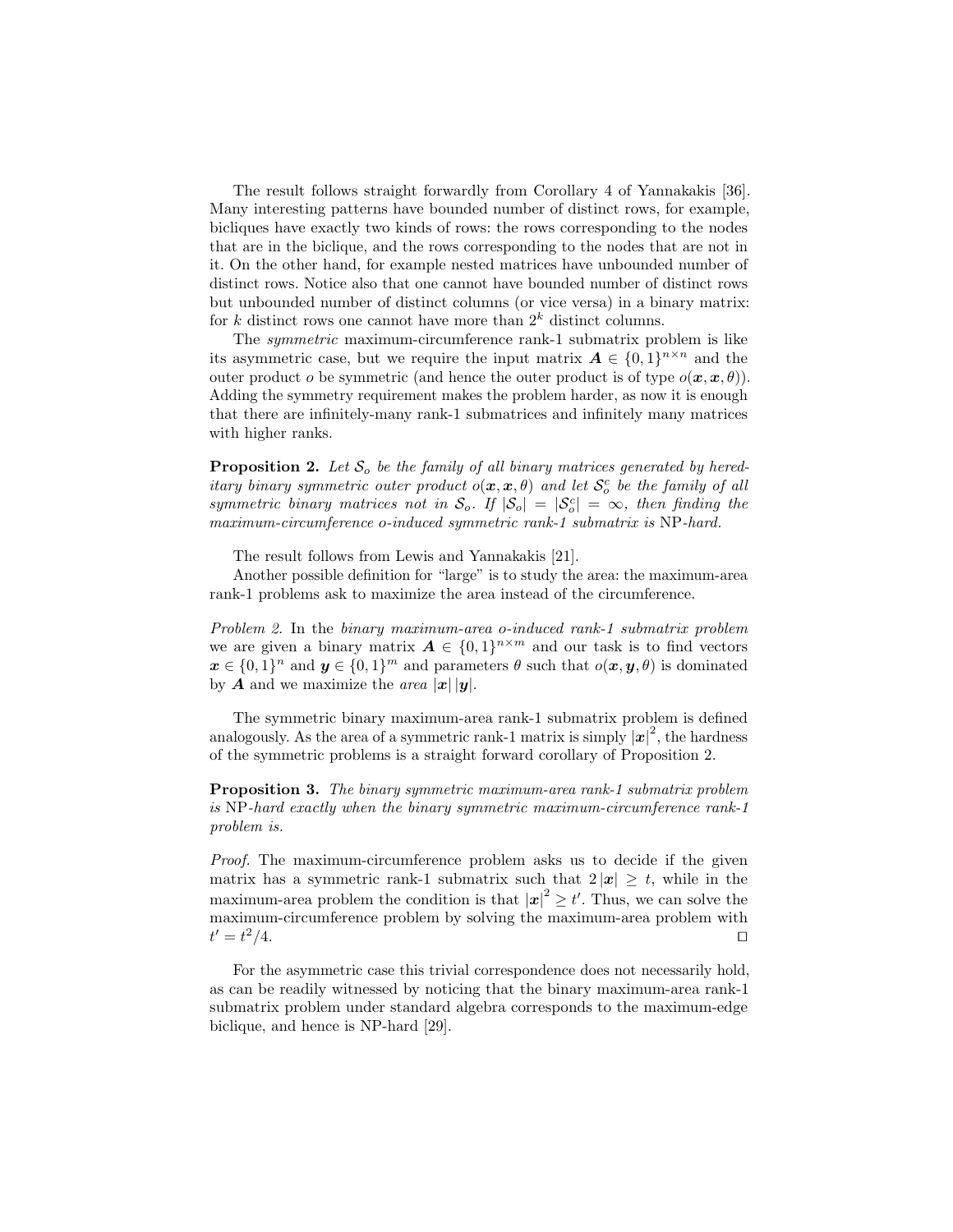The third variant of binary maximum rank-1 submatrices are the maximumcontent submatrices, that is, the submatrices with maximum number of non-zeros (in symmetric matrices, this corresponds to maximum-edge subgraphs). The complexity of these problems can often be reduced to the complexity of the maximum-area or maximum-circumference problems.

**Proposition 4.** If there exists a set of parameters  $\theta$  such that the number of non-zeros in  $o(x, y, \theta)$  depends only on circumference  $|x|+|y|$  (resp. area  $|x||y|$ ), then finding the maximum-content rank-1 submatrix is NP-hard if finding the maximum-circumference (resp. maximum-area) rank-1 submatrix is NP-hard.

#### 4.2 Selecting Some Rank-1 Submatrices

We now turn to problems where we are given a set of rank-1 matrices, and our task is to select some of them (e.g. to be presented to the user). This is also a common subproblem in many pattern set mining algorithms, where first a set of candidate solutions is generated, and then a final selection is performed from that set.

Problem 3. In the smallest binary sub-decomposition problem we are given a matrix  $A \in \{0,1\}^{n \times m}$  and its decomposition  $D = \{F_i \in \{0,1\}^{n \times m} : \text{rank}_o(F_i) = 1\}$ and our task is to find the smallest subset  $C \subseteq D$  that is still a valid decomposition, i.e.,  $\mathbb{H}_{\mathbf{F}\in C}$   $\mathbf{F} = \mathbf{A}$ .

**Proposition 5.** If  $\boxplus$  is either logical OR, logical AND, or logical XOR, the smallest binary sub-decomposition problem is NP-hard.

Proof. We study the cases separately.

 $OR:$  This case is very similar to the Tiling databases [15], and we present the reduction only for the sake of completeness. The reduction is from the minimum set cover problem [14]. Let  $(U, \mathcal{S} \subset 2^U)$  be a set system. Let  $\mathbf{a} \in \{0,1\}^n$  be an all-1s vector where  $|U| = n$ , and for each  $S \in \mathcal{S}$ , define vector  $f^{(S)} \in D$  to be the *characteristic vector* of S, that is  $f_i^{(S)} = 1$  if  $u_i \in S$  and  $f_i^{(S)} = 0$  otherwise. It is trivial to see that the smallest sub-decomposition  $C \subseteq D$  for which  $\bigvee_{f^{(S)} \in C} f^{(S)}$ is equivalent to the minimum set cover.

AND: This is similar to above, except that the reduction constructs the complements of  $\boldsymbol{a}$  (which is all-0s) and  $\boldsymbol{f}^{(S)}$  and the proof follows from De Morgan's laws.

 $XOR:$  In the *decoding of linear codes* problem [14], we are given a binary matrix  $\mathbf{B} \in \{0,1\}^{n \times k}$  and a binary vector  $\mathbf{a} \in \{0,1\}^{k}$  and we need to find a binary vector  $\boldsymbol{x} \in \{0,1\}^k$  minimizing  $|\boldsymbol{x}|$  such that  $\bigoplus_{j=1}^k x_j b_{ij} = a_i$  for all  $i \in [n]$ , where ⊕ is the logical XOR operatior. To reduce this to the sub-decomposition problem, it is enough to notice that if we take the column vectors  $\mathbf{b}_i$  of matrix **B** as the factors in  $D$  we have the smallest binary sub-decomposition problem.<sup>1</sup>

<sup>&</sup>lt;sup>1</sup> A minor technicality is that **B** for which  $\bigoplus_j \mathbf{b}_j \neq \mathbf{a}$  does not yield to a valid input to the smallest sub-decomposition problem. This can be solved by adding a new column  $c = \bigoplus_j b_j$  to B, and by adding one row to B and a; this row has value 1 in a and  $c$ , and is 0 in other columns of  $B$ .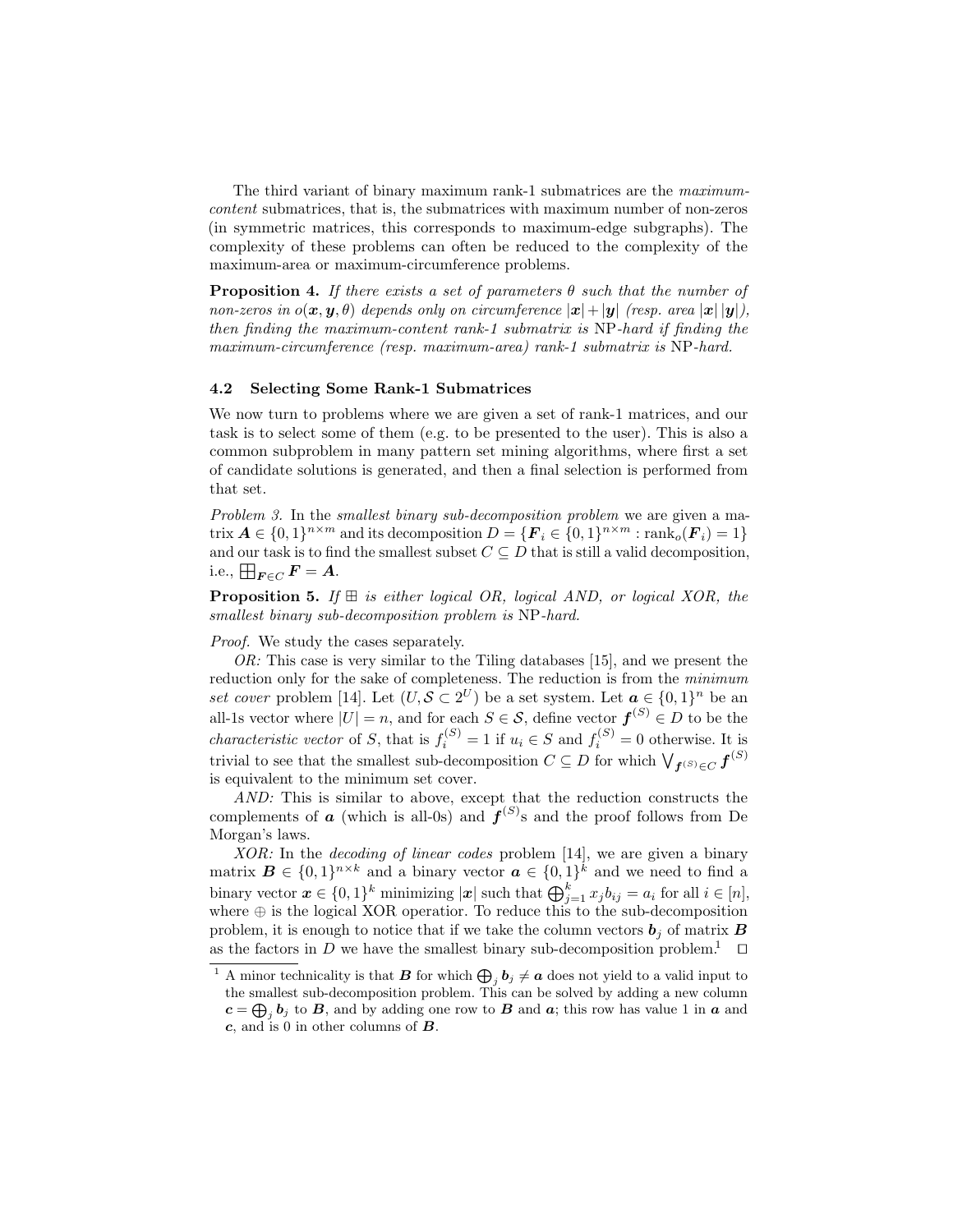These problems can also be seen as generalizations of a test for linear independency: in some sense, what we need to remove are the factors that are not independent from the others.

#### 4.3 Minimum-Error Sub-Decompositions

In many applications we can assume the input data contains noise, and has high (or even infinite) *o*-induced rank. In these situations, we might be more interested on approximate decompositions, and instead of finding the smallest exact sub-decomposition, we want to find a sub-decomposition that induces the minimum error.

Problem  $\lambda$ . In the minimum-error binary sub-decomposition problem we are given a matrix  $\mathbf{A} \in \{0,1\}^{n \times m}$  and a set  $D = \{\mathbf{F}_i \in \{0,1\}^{n \times m} : \text{rank}_o(\mathbf{F}_i) = 1\}$  and our task is to find subset  $C \subseteq D$  of size k that minimizes

 $\overline{1}$ 

$$
\left|\prod_{\mathbf{F}\in C} \mathbf{F} - \mathbf{A}\right| \,. \tag{5}
$$

Using the Hamming distance, as in (5), is natural in case of binary decompositions; other error measures are of course possible, especially for matrices taking non-binary values. These problems are no easier than the smallest subdecomposition problems.

**Proposition 6.** If  $\boxplus$  is either logical OR, logical AND, or logical XOR, the minimum-error binary decomposition problem is NP-hard.

#### Proof. We again work case-by-case:

*OR*: In the *basis usage* problem we are given a binary vector  $\boldsymbol{a} \in \{0,1\}^n$ and a binary matrix  $\mathbf{B} \in \{0,1\}^{n \times k}$ , and our task is to find a binary vector  $\mathbf{x} \in \{0,1\}^k$  such that  $\left|\mathbf{a} - \bigvee_{i=1}^k x_i \mathbf{b}_i\right|$  is minimized, where  $x_i \mathbf{b}_i$  yields all-0s vector if  $x_i = 0$ , and **b** if  $x_i = 1$ . This clearly a special case of minimum-error binary sub-decomposition, and the claim follows as basis usage problem is NP-hard [25].

AND: This case again follows from De Morgan's laws by taking complements and using the above reduction.

XOR: In the nearest codeword problem we are given a binary vector  $a \in$  $\{0,1\}^n$  and a binary matrix  $\mathbf{B} \in \{0,1\}^{n \times k}$ , and our task is to find a binary vector  $\boldsymbol{x} \in \{0,1\}^k$  such that  $|\boldsymbol{a} - \bigoplus_{i=1}^k x_i \boldsymbol{b}_i|$  is minimized. This, again, is a special case of minimum-error binary sub-decomposition, and the claim follows as the nearest codeword problem is NP-hard  $|4|$ .  $\square$ 

#### 4.4 Deciding the Rank

Deciding the (generalized) rank of a matrix is a fundamental question. Unfortunately, the complexity of deciding the rank depends on the interplay between the underlying algebraic structure  $T$  and the generalized outer product  $o$ , as the following examples illustrate.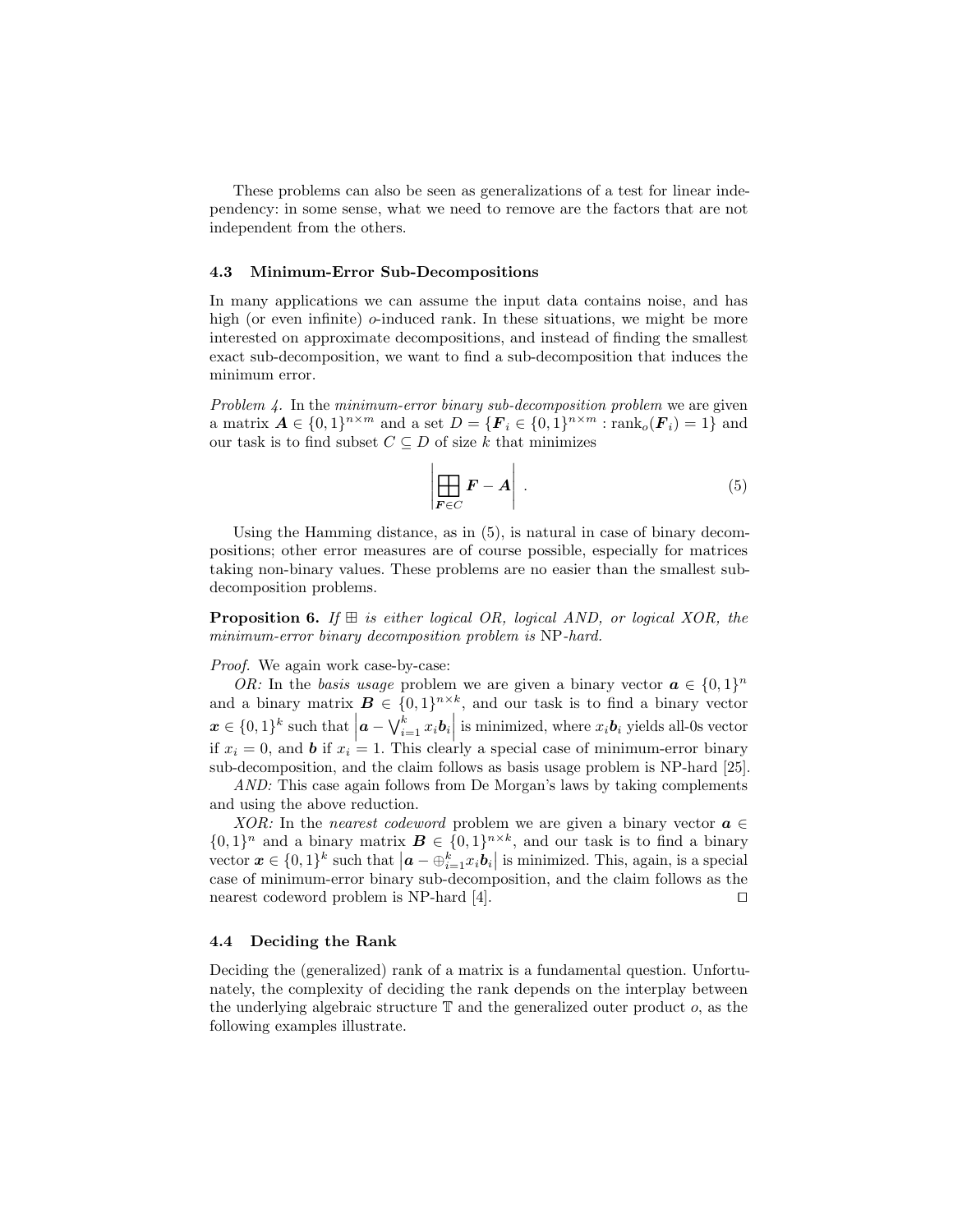Example 5. Consider binary  $n$ -by- $m$  matrices and the normal outer product  $o(x, y, \theta) = xy^T$ . If the summation  $\boxplus$  is the logical OR operator, the rank is the Boolean rank of the matrix, and consequently NP-hard (see, e.g. [28]). If, however, the summation  $\boxplus$  is the logical XOR operator, finding the rank can be done in polynomial time [31].  $\Diamond$ 

We say binary outer product  $o(x, y, \theta)$  subsumes bicliques if there exists parameters  $\theta$  such that  $o(\boldsymbol{x}, \boldsymbol{y}, \theta) = \boldsymbol{x} \boldsymbol{y}^T$  for all  $\boldsymbol{x}$  and  $\boldsymbol{y}$ .

Corollary 1. Let  $\mathbb{T} = (\{0,1\}, \vee, \boxtimes, 0, 1)$ . Finding the o-induced rank of  $A \in$  $\mathbb{T}^{n \times m}$  is NP-hard if o subsumes the bicliques.

#### 4.5 Minimum-Error Approximate Decompositions

The minimum-error fixed-rank decompositions are to the rank-decision problems what the minimum-error fixed-size sub-decompositions are to the smallest subdecompositions.

Problem 5. In the minimum-error fixed-rank binary decomposition we are given a matrix  $A \in \{0,1\}^{n \times m}$  and an integer k, and our task is to find set  $D = \{F_i \in$  $\{0,1\}^{n \times m}$ : rank<sub>o</sub> $(\mathbf{F}_i) = 1, i \in [k]$  that minimizes

$$
\left|\prod_{\mathbf{F}\in D}\mathbf{F}-\mathbf{A}\right|\,. \tag{6}
$$

In the decision version of Problem 5, the input is prepended with parameter  $t \in \mathbb{R}$  and instead of minimizing (6), the task is to decide if there exists D such that

$$
\left| \prod_{\mathbf{F} \in D} \mathbf{F} - \mathbf{A} \right| \le t \,. \tag{7}
$$

It is easy to see that the complexity of these problems is no easier than that of the related rank-decision problems:

Proposition 7. If computing the o-rank is NP-hard, so is computing the minimumerror approximate decomposition.

*Proof.* If we set  $t = 0$  in (7), the o-rank of **A** is the least k for which we have positive answer.  $\Box$ 

# 5 Approximability

As we saw, most problems related to binary generalized outer products are NPhard. Approximation algorithms are a common recourse to the NP-completeness, and in this section we will study the approximability of some of the problems studied above. As we shall see, many – but not all – problems are hard even to approximate, giving a post hoc justification to the various heuristics employed in the prior work.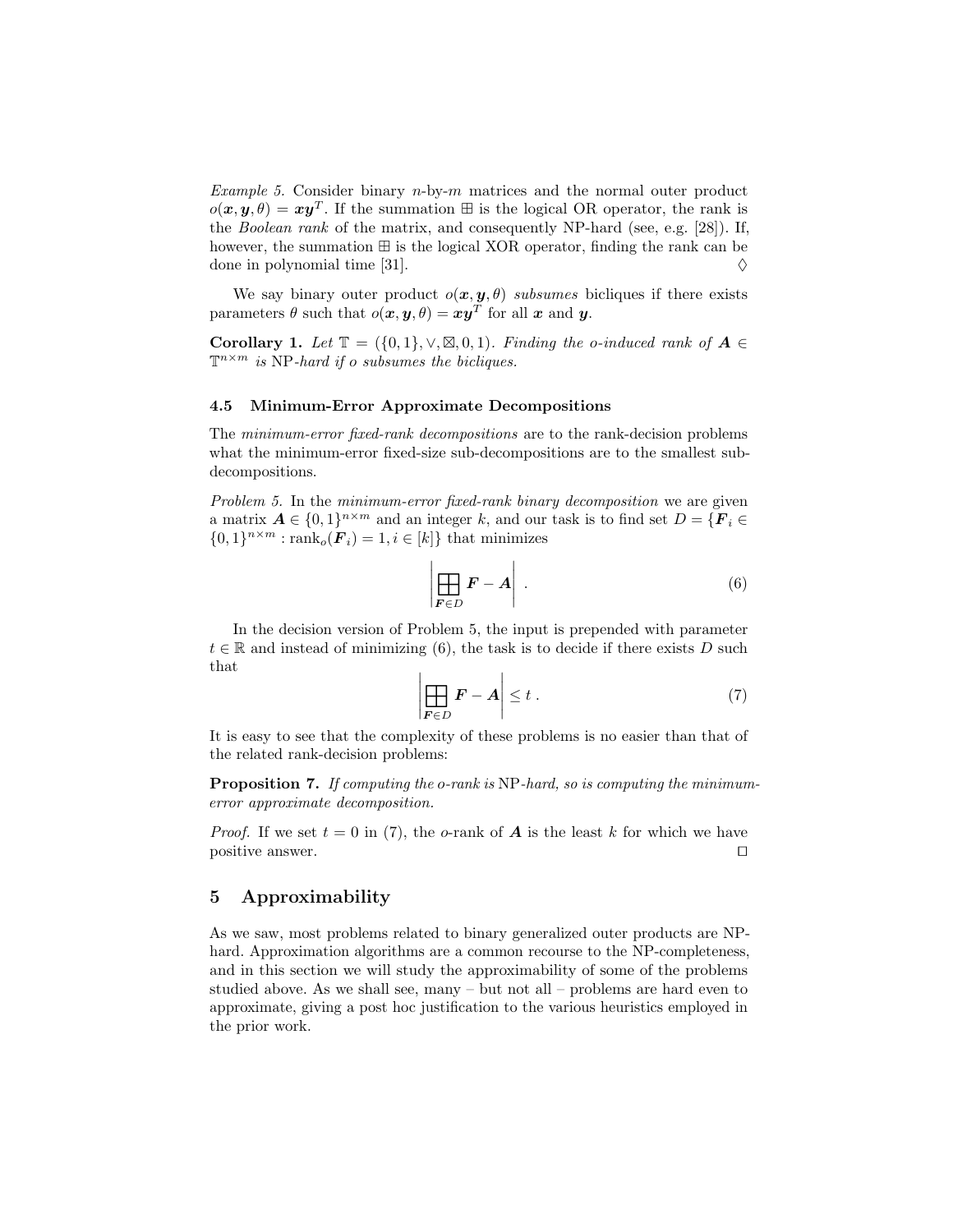#### 5.1 Approximating Smallest Sub-Decompositions

We start with the problem that is easiest to approximate:

**Proposition 8.** If  $\mathbb{H} = \vee$ , the smallest binary sub-decomposition can be approximated to within  $\ln n$  (and no better) in polynomial time.

Proof. We reduce the problem to the minimum set cover in an approximationpreserving way. Let  $U = \{(i, j) : a_{ij} = 1\}$  be the set of all locations of A that are 1. For every matrix  $\mathbf{F}_k \in D$ , define set  $F_k = \{(i, j) : (\mathbf{F}_k)_{ij} = 1\}$  as the locations of ones in  $\mathbf{F}_k$  and let the collection  $\mathcal{D} = \{F_k : k = 1, ..., |D|\}$ . As D is a decomposition of **A**, it is guaranteed that  $\bigcup_{k=1}^{|D|} F_k = U$ . The task of finding the smallest sub-decomposition of  $D$  is equivalent to finding the smallest sub-collection  $C \subseteq \mathcal{D}$  such that  $\bigcup_{F_k \in \mathcal{C}} F_k = U$ , that is, the minimum set cover problem. As the reduction preserves the value of the optimization target, it preserves the approximability and hence we can use, for example, the famous greedy  $\Theta(\ln n)$ -approximation algorithm [16]. On the other hand, the reduction in the proof of Proposition 5 is also approximation-preserving, and consequently, the ln *n* bound is tight unless  $P = NP$  [13].

The approximation-preserving reduction to and from set cover, together with the result of Simon [32], gives us the following interesting corollary:

Corollary 2. Given an algorithm that, in every iteration of the greedy algorithm, selects the factor  $\mathbf{F}_i \in D$  that approximates the best choice by a factor of  $O(h(n))$ , we can approximate the smallest binary sub-decomposition by a factor of  $O(h(n) \ln n)$ .

This corollary can be very useful when the decomposition  $D$  is given only implicitly, and cannot be exhaustively searched for the best solution in every iteration. For example, the tiling algorithm of [15] needs – in principle – to search every closed itemset of the input data in every iteration. To avoid that, the authors resolve to clever heuristics, but with the cost of approximation guarantees. If the heuristic algorithm could be replaced with one with provable approximation guarantees, Corollary 2 would give us an overall approximation guarantee.

When  $\mathbb{H} = \oplus$ , the problem becomes harder to approximate. The minimum weight codeword problem is similar to the aforementioned decoding of linear codes problem. In the former, we are given a matrix  $\mathbf{B} \in \{0,1\}^{n \times k}$  and an all-zeros vector  $\boldsymbol{a} \in \{0,1\}^n$ , and our task is to find a non-empty vector  $\boldsymbol{x} \in \{0,1\}^n$ such that  $Bx = a$  and x has as few 1s as possible. This problem is as hard to approximate as the smallest binary sub-decomposition when  $\mathbb{H} = \oplus$ .

**Proposition 9.** If  $\mathbb{H} = \oplus$ , the smallest binary sub-decomposition problem is as hard to approximate as the minimum weight codeword problem.

*Proof.* Notice first that we can replace the all-zeros vector  $\boldsymbol{a}$  in the minimum weight codeword problem by an arbitrary binary vector  $c$  by adding that vector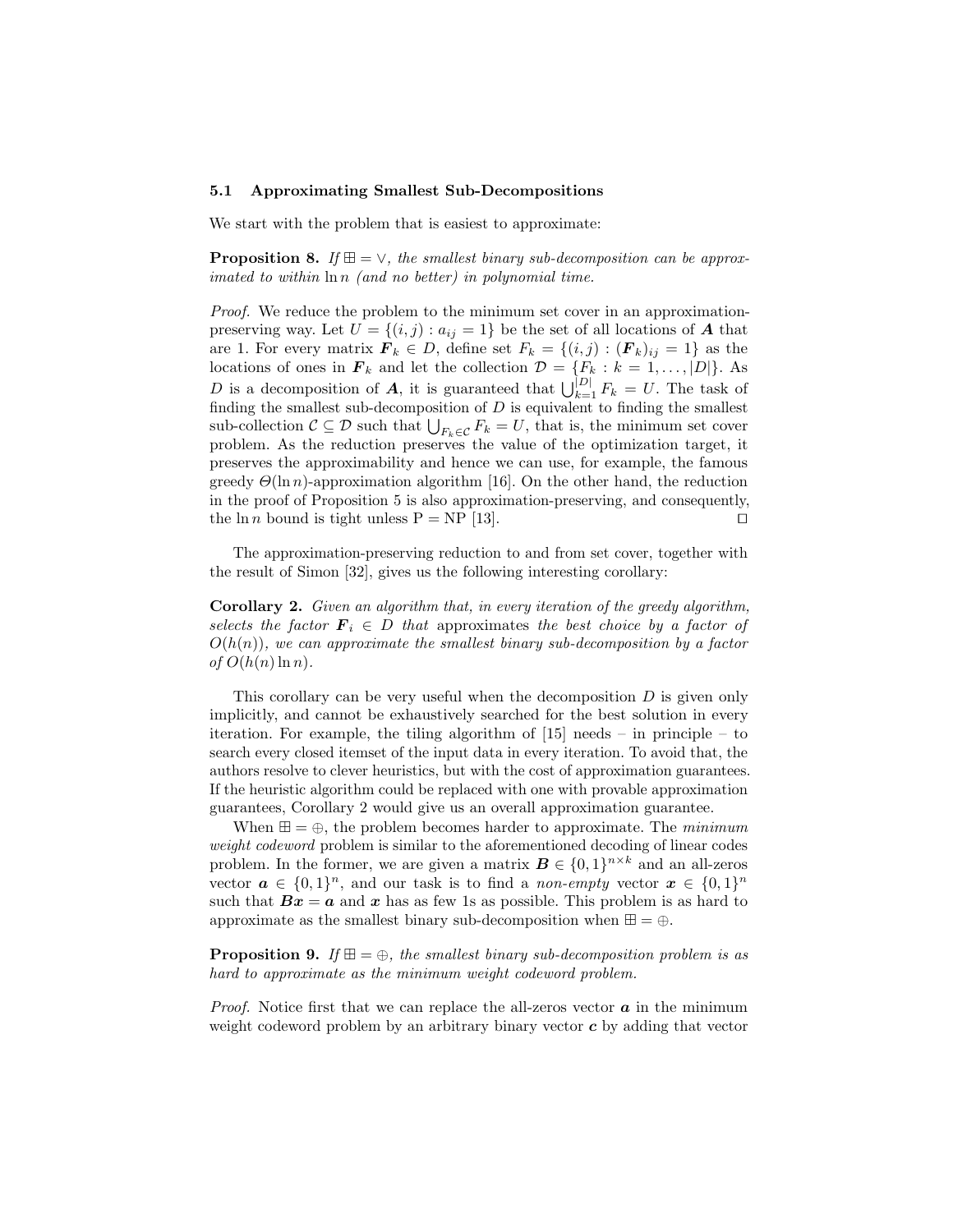also as a column to  $\bm{B}$  and by adding a new row to  $\bm{B}$  and  $\bm{c}$  to enforce that  $\bm{c}$ must be part of the solution, similarly to the proof of Proposition 5.

To see that the smallest binary sub-decomposition is at least as hard to approximate as the minimum weight codeword, notice that the reduction in Proposition 5 is approximation-preserving.

To see that the smallest binary sub-decomposition is no harder to approximate than the minimum weight codeword, consider an instance  $(A, D = \{F_1, \ldots, F_k\})$ of the sub-decomposition problem. Re-shape matrix  $\boldsymbol{A}$  into a  $nm$ -dimensional binary column vector  $\boldsymbol{a}$ . Reshape all matrices  $\boldsymbol{F}_k$  similarly into binary vectors  $f_k$ , and collect them as columns of  $nm$ -by- $|D|$  binary matrix **B**. Our task now is to select the least number of columns of  $B$  such that their sum modulo-2 is a, that is, to find the vector  $x$  in the minimum-weight codeword problem. This reduction is also approximation-preserving, concluding the proof.  $\Box$ 

For the following results, we need the concept of (randomized) quasi-NPhardness.

**Definition 11.** We say a problem  $\Pi$  is quasi-NP-hard if  $\Pi$  cannot be solved in polynomial time unless  $NP \subseteq DTIME(n^{polylog(n)})$ . We say  $\Pi$  is randomized quasi-NP-hard, if it cannot be solved in polynomial time unless NP  $\subseteq$  $\mathrm{RTIME}(n^{\mathrm{polylog}(n)})$ , where  $\mathrm{RTIME}(n^{\mathrm{polylog}(n)})$  is the set of all languages recognizable by Monte Carlo algorithms with probability exceeding 1/2 in time  $O(n^{\text{polylog}(n)})$ .

Corollary 3. If  $\mathbb{H} = \oplus$ , the smallest binary sub-decomposition is randomized quasi-NP-hard to approximate to within  $2^{\log^{1-\varepsilon} k}$  for any  $\varepsilon > 0$ . It can, however, be approximated in polynomial time to within  $\epsilon k$  for any fixed  $\epsilon$ .

Proof. The negative result follows from a result of Dumer et al. [11] and Proposition 9. The positive result comes from Berman and Karpinski [8] and Proposition 9.  $\Box$ 

#### 5.2 Approximating Minimum-Error Sub-Decompositions

We now turn our attention to the minimum-error sub-decompositions.

**Proposition 10.** Let  $(A, D = \{F_i\})$ , with  $|D| = k$ , be an input for the minimumerror binary sub-decomposition problem. If  $\mathbb{H} = \vee$ , it is quasi-NP-hard to approximate the minimum-error binary sub-decomposition problem to within a factor of  $\Omega(2^{(4\log k)^{1-\varepsilon}})$  and NP-hard to approximate it within  $\Omega(2^{\log^{1-\varepsilon}|A|})$  for any  $\varepsilon > 0$ . The problem can be approximated to within a factor of  $2\sqrt{(k+|A|)\log|A|}$  in polynomial time.

Proof. The hardness-of-approximation result follows directly from the proof of Proposition 6 in case of  $\mathbb{H} = \vee$ : the reduction from the basis usage problem is approximation-preserving, and corresponding lower bounds are known for the basis usage problem [24, 25].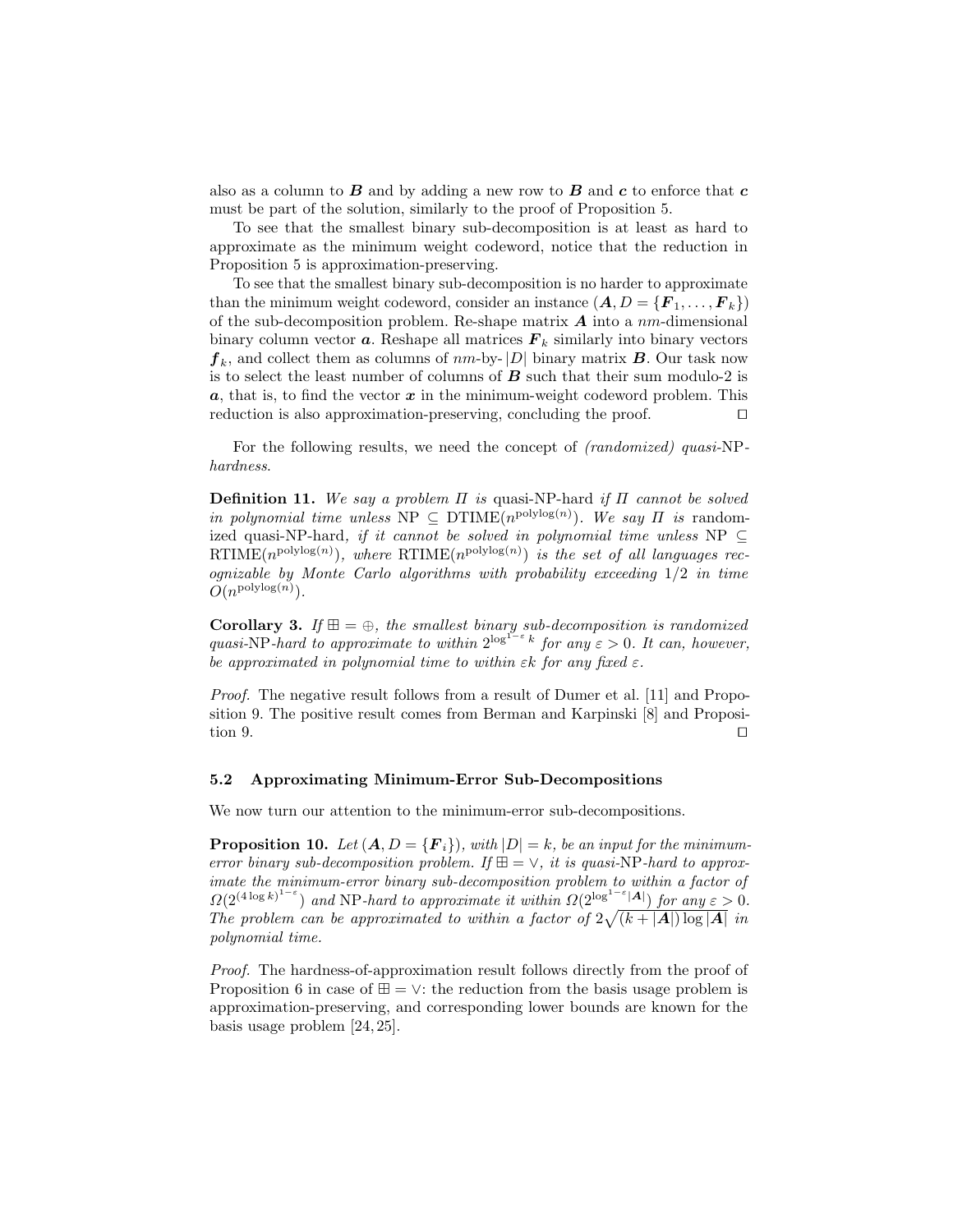For the positive result, we need the reduction to go the other way. Let  $(A, D = \{F_i\})$  be an input for the minimum-error sub-decomposition problem. Re-shape  $\boldsymbol{A}$  to an nm-dimensional column vector  $\boldsymbol{a}$ , and re-shape factor matrices  $\mathbf{F}_i$  similarly and collect them into an nm-by-k binary matrix  $\mathbf{B}$ . This is a valid input for the basis usage problem, and the solution can be approximated using Peleg's algorithm [30]. The result can be mapped back to minimum-error subdecomposition problem without any change in the target value, and hence the reduction is approximation-preserving. The claim follows from known upper bounds for Peleg's algorithm for basis usage problem [25].  $\Box$ 

It is interesting to notice that the size of  $A$  plays no role in Proposition 10, only the number of its non-zeros. Also, quasi-NP-hardness is slightly stronger assumption than randomized quasi-NP-hardness that was assumed in Proposition 9.

The claim (and proof) for  $\mathbb{H} = \oplus$  is similar to the above.

**Proposition 11.** Let  $(A \in \{0,1\}^{n \times m}, D = \{F_i\})$ , with  $|D| = k$ , be an input for the minimum-error binary sub-decomposition problem. If  $\mathbb{H} = \oplus$ , it is quasi-NP-hard to approximate the minimum-error binary sub-decomposition problem to within a factor of  $\Omega(2^{\log^{0.8-\varepsilon} n})$  for any  $\varepsilon > 0$  and NP-hard to approximate it to within any constant factor. The problem can be approximated to within a factor of  $O(k/\log(nm))$  in randomized polynomial time and to the same factor  $deterministically \space in \space time \space (nm)^{O(\log^* nm)}.$ 

Proof. This proof is similar to the above ones, and only a sketch of the proof is presented. The reduction from the nearest codeword problem in the proof of Proposition 6 is approximation-preserving, giving the negative result when paired with the results from [4]. The positive results require similar re-writing as above, after which we can use the results from [8] and [1].  $\Box$ 

# 6 Conclusions and Future Work

This paper presents an approach to unify pattern set mining using generalized outer products. Not every type of pattern can be expressed as a generalized outer product – not, at least, without making the outer products so general that we lose any reasonable way to study them as a group. Yet, as the above discussion has demonstrated, many interesting types of patterns – stars, biclique covers, nested matrices, and others – can easily be expressed in the framework, making it probable that also many yet-to-be-invented types of patterns will fit into it.

When a new type of pattern set mining problem can be expressed within the proposed framework, the researcher gains many benefits: the connections to other, sometimes seemingly unrelated work became more clear, many existing results might already apply, saving the researcher from tedious proofs, and the new results and techniques could generalize as well, immediately benefitting the whole field.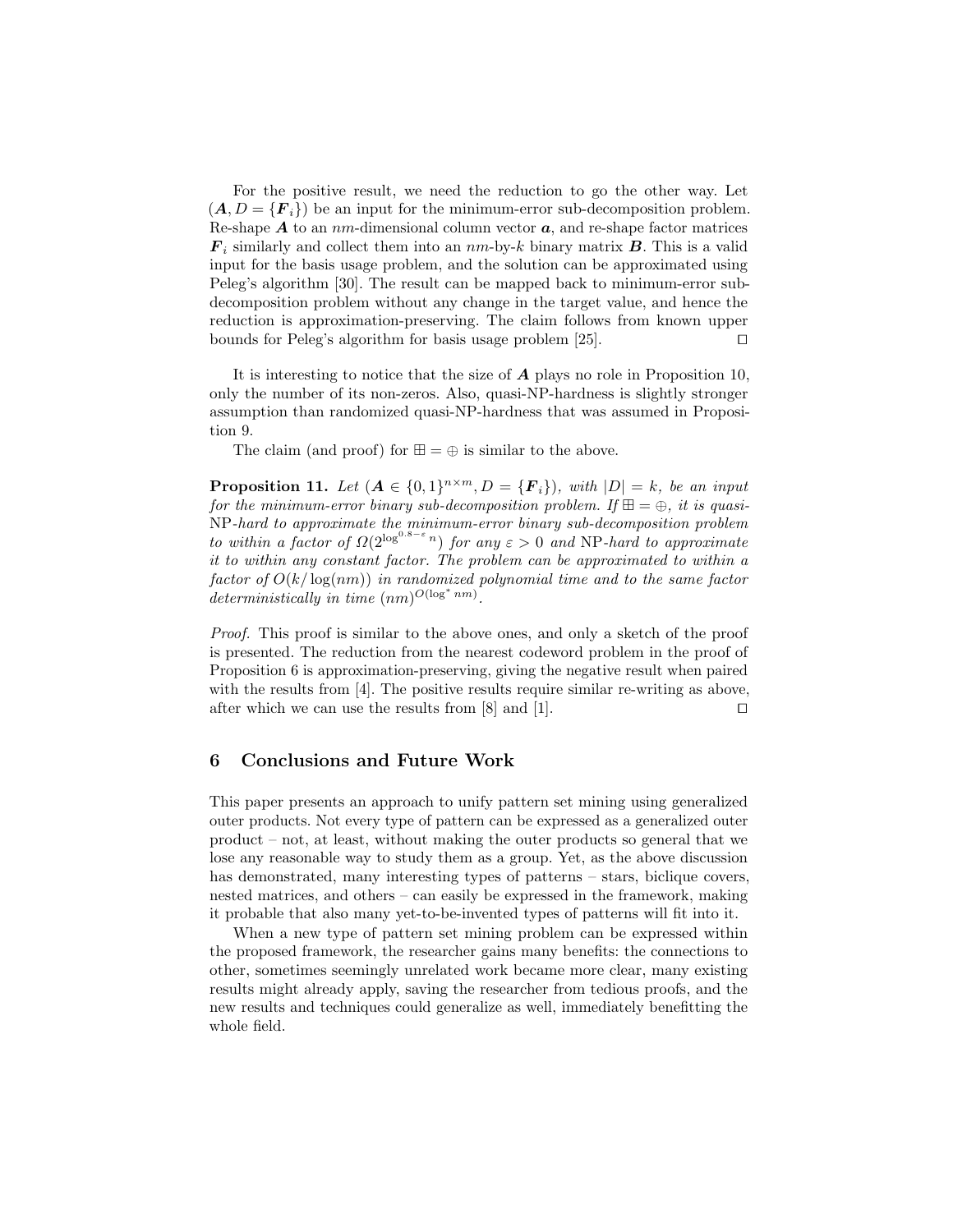The work presented in this paper is only the beginning. The results concentrate on binary matrices, but recent work has generalized the binary setting to ordered lattices [5], ternary values [23], and rank matrices [20]. The general framework presented here could be extended to these situations, as well.

Another line of research extending the framework is to move from matrices to tensors (i.e. multi-way arrays). Again, there exists precedence in the pattern set mining, where mining higher-order (binary) data has gathered significant research interest [7, 9, 26].

Instead of finding the smallest or minimum-error pattern set, one can seek for a planted pattern, that is, a pattern we know the data contains, but that has been perturbed by noise. Recent research has shown that we can find individual planted patterns relatively well, even under strong noise assumptions [2, 31].

There is, then, a lot to do to before the proposed framework can gain its full power. Yet, even this short preliminary work should be enough to demonstrate the potential the framework has, and – hopefully – convince researchers to frame their research within it.

# References

- 1. Alon, N., Panigrahy, R., Yekhanin, S.: Deterministic Approximation Algorithms for the Nearest Codeword Problem. In: APPROX RANDOM '09. pp. 339–351. Springer Berlin Heidelberg (2009)
- 2. Ames, B.P.W., Vavasis, S.A.: Nuclear norm minimization for the planted clique and biclique problems. Math. Program. B 129(1), 69–89 (2011)
- 3. Araujo, M., Günnemann, S., Mateos, G., Faloutsos, C.: Beyond Blocks: Hyperbolic Community Detection. In: ECML PKDD '14. pp. 50–65 (2014)
- 4. Arora, S., Babai, L., Stern, J., Sweedyk, Z.: The Hardness of Approximate Optima in Lattices, Codes, and Systems of Linear Equations. In: FOCS '93. pp. 724–733 (1993)
- 5. Bělohlávek, R., Krmelova, M.: Beyond Boolean Matrix Decompositions: Toward Factor Analysis and Dimensionality Reduction of Ordinal Data. In: ICDM '13. pp. 961–966 (2013)
- 6. Bělohlávek, R., Vychodil, V.: Discovery of optimal factors in binary data via a novel method of matrix decomposition. J. Comput. Syst. Sci. 76(1), 3–20 (2010)
- 7. Bělohlávek, R., Vychodil, V.: Factorizing Three-Way Binary Data with Triadic Formal Concepts. In: KES '10. pp. 471–480 (2010)
- 8. Berman, P., Karpinski, M.: Approximating minimum unsatisfiability of linear equations. In: SODA '02. pp. 514–516 (2002)
- 9. Cerf, L., Besson, J., Nguyen, K.N.T., Boulicaut, J.F.: Closed and noise-tolerant patterns in n-ary relations. Data Min. Knowl. Discov. 26(3), 574–619 (2013)
- 10. De Bie, T.: Maximum entropy models and subjective interestingness: an application to tiles in binary databases. Data Min. Knowl. Discov. 23(3), 407–446 (2011)
- 11. Dumer, I., Micciancio, D., Sudan, M.: Hardness of approximating the minimum distance of a linear code. IEEE Trans. Inform. Theory 49(1), 22–37 (Jan 2003)
- 12. Ene, A., Horne, W., Milosavljevic, N., Rao, P., Schreiber, R., Tarjan, R.E.: Fast exact and heuristic methods for role minimization problems. In: SACMAT '08. pp. 1–10 (2008)